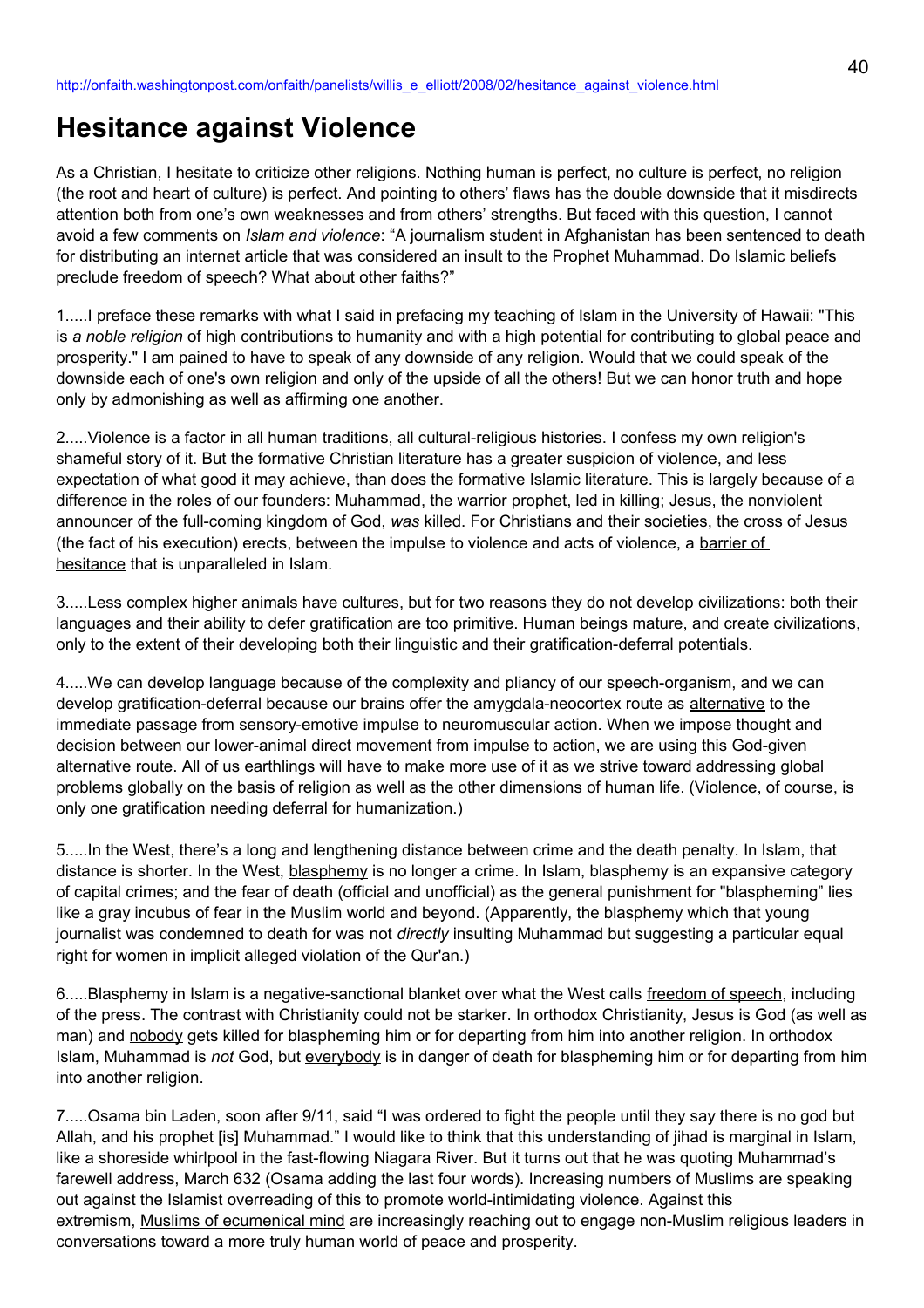8.....Between the U.N. Universal Declaration of Human Rights and Islamic sharia there can be no reconciliation. For Islam, "war territory" is the whole world except where populations live under sharia. And sharia cannot survive freedom of speech and press. That is why this 20-year-old journalist has been condemned to death.

9.....Contrast these words of faith in the power of truth to win its own battles, unimpeded and unaided by the force of law and the power of the sword. They are from Jefferson's Second Inaugural Address (1805). "...truth and reason have maintained their own ground against false opinions in league with false facts; the press...needs no...legal restraint; the public judgment will correct false reasoning and opinions on a full hearing of all parties.... [If the press descends to] demoralizing licentiousness, [the cure is not to be sought in coercive suppression, but in] "the censorship of public opinion." Yes, this is a doctrine of the West, emergent after long, bloody centuries. But every civilization has good gifts to give to the whole human family. This is one which we of the West are imperfectly, sometimes even bunglingly, offering to the world.

**BY WILLIS E. ELLIOTT | FEBRUARY 4, 2008; 6:46 AM ETSAVE & SHARE: PREVIOUS: [NO PEACE WITHOUT PLURALISM](http://onfaith.washingtonpost.com/onfaith/panelists/eboo_patel/2008/02/peace_in_kenya_and_the_world.html) | NEXT: [MORMONS, FREE SPEECH AND RIGHT SPEECH](http://onfaith.washingtonpost.com/onfaith/panelists/kathleen_flake/2008/02/free_speech_and_right_speech.html)**

**Comments Please report offensive comments below.**

Petitions to try and help Mr. Kambakhsh have been started on the internet.

**[http://www.rsf.org/article.php3?id\\_article=25199](http://www.rsf.org/article.php3?id_article=25199)**

**<http://www.independent.co.uk/news/world/asia/article775954.ece>**

www.petitiononline.com/af8f6912/petition.html (you will have to cut/paste)

Please sign and spread as far as you can. Hopefully we can help get Mr. Kambakhsh a pardon or a reduced sentence.

**POSTED BY: MIA | FEBRUARY 5, 2008 11:36 PM [REPORT OFFENSIVE COMMENT](mailto:blogs@washingtonpost.com?subject=On%20Faith%20Panelists%20Blog%20%20%7C%20%20mia%20%20%7C%20%20Hesitance%20against%20Violence%20%20%7C%20%202368844&body=%0D%0D%0D%0D%0D================%0D?__mode=view%26_type=comment%26id=2368844%26blog_id=618)**

GaryD:

I'm not Terra. Thanks for the compliment, though. :)

"As for the nature of the Christian hell remember that the worst part of it is occupied by false teachers many of whom have proclaimed themselves Christian but are not including all but a handful of popes and more than a few Baptist and Pentecostals."

I am not Christian. At all. Never was, nor will I ever be. I'm Pagan. I would never claim to be something I'm not.

"God saves according to the Bible whom he wills and lets enter into hell all others. Hell is man's ultimate fate unless God intervenes. The Christian God sends no one to hell. He doesn't have to. All of us by our selfish nature volunteer for service there."

Which is how your god works for you based on a book that you read. Unfortunately that doesn't work for me. And it's ok that that happens.

I think the Divine can accommodate.

Any god that would punish someone merely for being human is not a god worthy of worship in my opinion.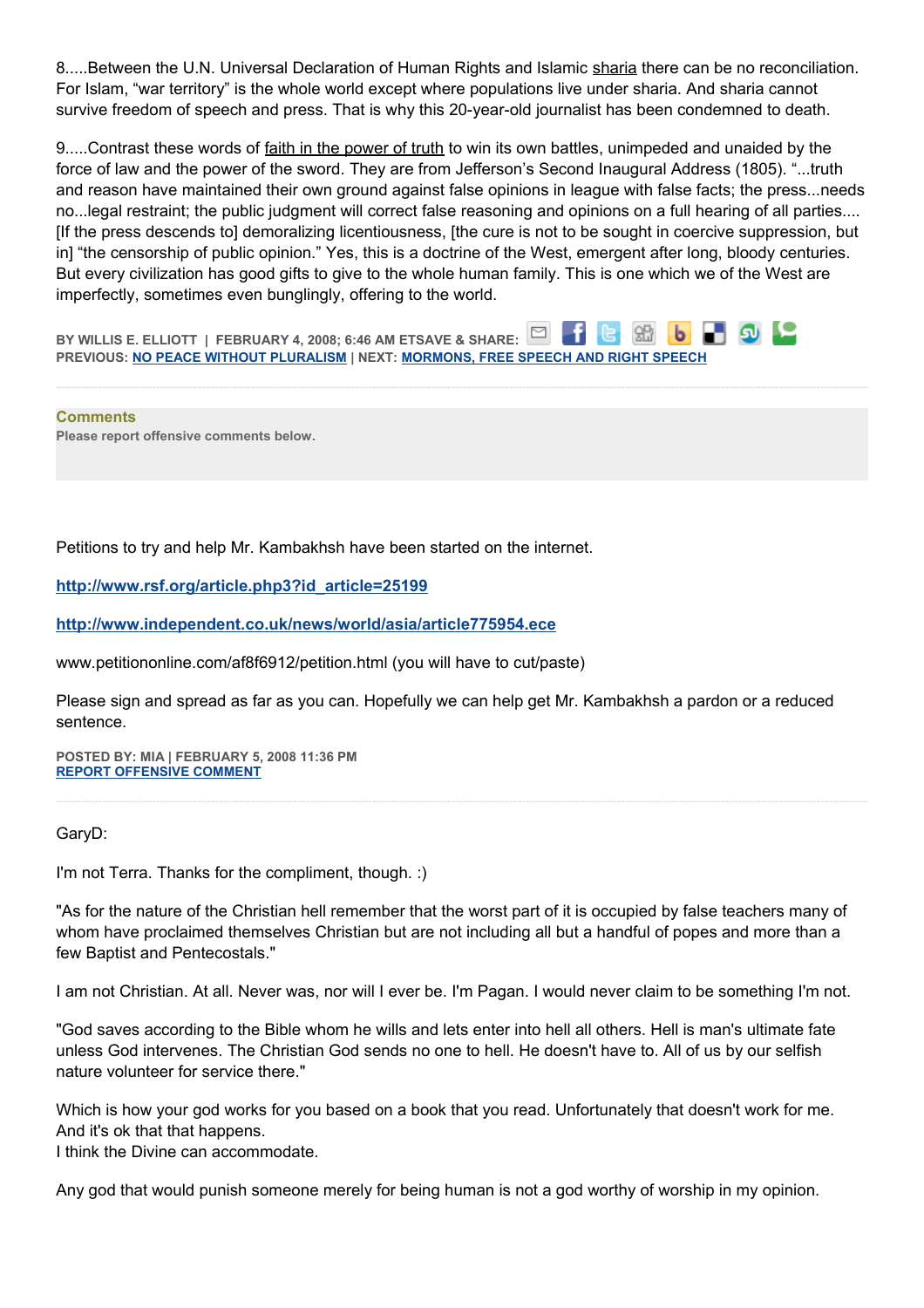Garyd:

Get down on your knees and thank God the Bible is a proved hoax for if it is not it's a sure thing every member of all three great faiths is going to hell.

Much better to be the victim of a con than the victim of a Devil named Lucifer. If the Bible is so then look out scout for hell awaits all who say the being in the burning bush was God. That's the only deadly sin, blasphemy.

It's a no brainer **<http://www.hoax-buster.org/sellyoursoul>** will send you to hell if the Bible is the word of a supernatural being.

**[http://www.hoax-buster.org](http://www.hoax-buster.org/)** proves you're the victim of a con.

You can't prove there is no God so don't hang your hat on the Bible is a hoax thus getting you off the blasphemy hook. Common sense dictates that God will not take calling Devil God lightly. Even atheists abide the 1st commandment, unlike people of faith who blaspheme every time they recite the pledge.

**POSTED BY: BGONE | FEBRUARY 5, 2008 6:21 PM [REPORT OFFENSIVE COMMENT](mailto:blogs@washingtonpost.com?subject=On%20Faith%20Panelists%20Blog%20%20%7C%20%20BGone%20%20%7C%20%20Hesitance%20against%20Violence%20%20%7C%20%202366923&body=%0D%0D%0D%0D%0D================%0D?__mode=view%26_type=comment%26id=2366923%26blog_id=618)**

Nor was I responding to you bgone but rather to Terra.

AS for speaking for my God I speak only what I have been given by the Bible to say. As for the nature of the Christian hell remember that the worst part of it is occupied by false teachers many of whom have proclaimed themselves Christian but are not including all but a handful of popes and more than a few Baptist and **Pentecostals** 

God saves according to the Bible whom he wills and lets enter into hell all others. Hell is man's ultimate fate unless God intervenes. The Christian God sends no one to hell. He doesn't have to. All of us by our selfish nature volunteer for service there.

**POSTED BY: GARYD | FEBRUARY 5, 2008 3:48 PM [REPORT OFFENSIVE COMMENT](mailto:blogs@washingtonpost.com?subject=On%20Faith%20Panelists%20Blog%20%20%7C%20%20Garyd%20%20%7C%20%20Hesitance%20against%20Violence%20%20%7C%20%202365887&body=%0D%0D%0D%0D%0D================%0D?__mode=view%26_type=comment%26id=2365887%26blog_id=618)**

"I'm a Christian, you're a Pagan. Changing your heart is up to God not me or any other Christian. I have only the duty to warn you of impending doom if you do not repent.

As long as you eschew certain ancient Pagan practices - most notable of which is human sacrifice - I have no problem with you beyond the obvious."

I was not addressing you, GaryD. I was addressing this panelist who makes a habit out of saying that we are somehow 'unAmerican' and then turns around and says he 'hesitates to criticize other religions'. That is a contradiction and I pointed it out to him as such. If you assumed I was addressing you, I apologize. I was not.

As for your 'impending doom' idea, there is no evidence whatsoever to back up such a statement. We have different definitions of what makes up Divinity and differing ideas of what may or may not happen after we die. And that's ok.

Let me ask you this: If, as you say, it is up to your god to decide to 'change hearts', wouldn't it also be up to such a god to decide whether 'doom' is called for? Or are you attempting to speak for your god? And what if your god is incapable of changing my belief system to match yours?

It is not my hell. Keep it, believe in it if you must if that's what it takes to help you to be a better person. But please don't think that what works for you is going to ever work for me.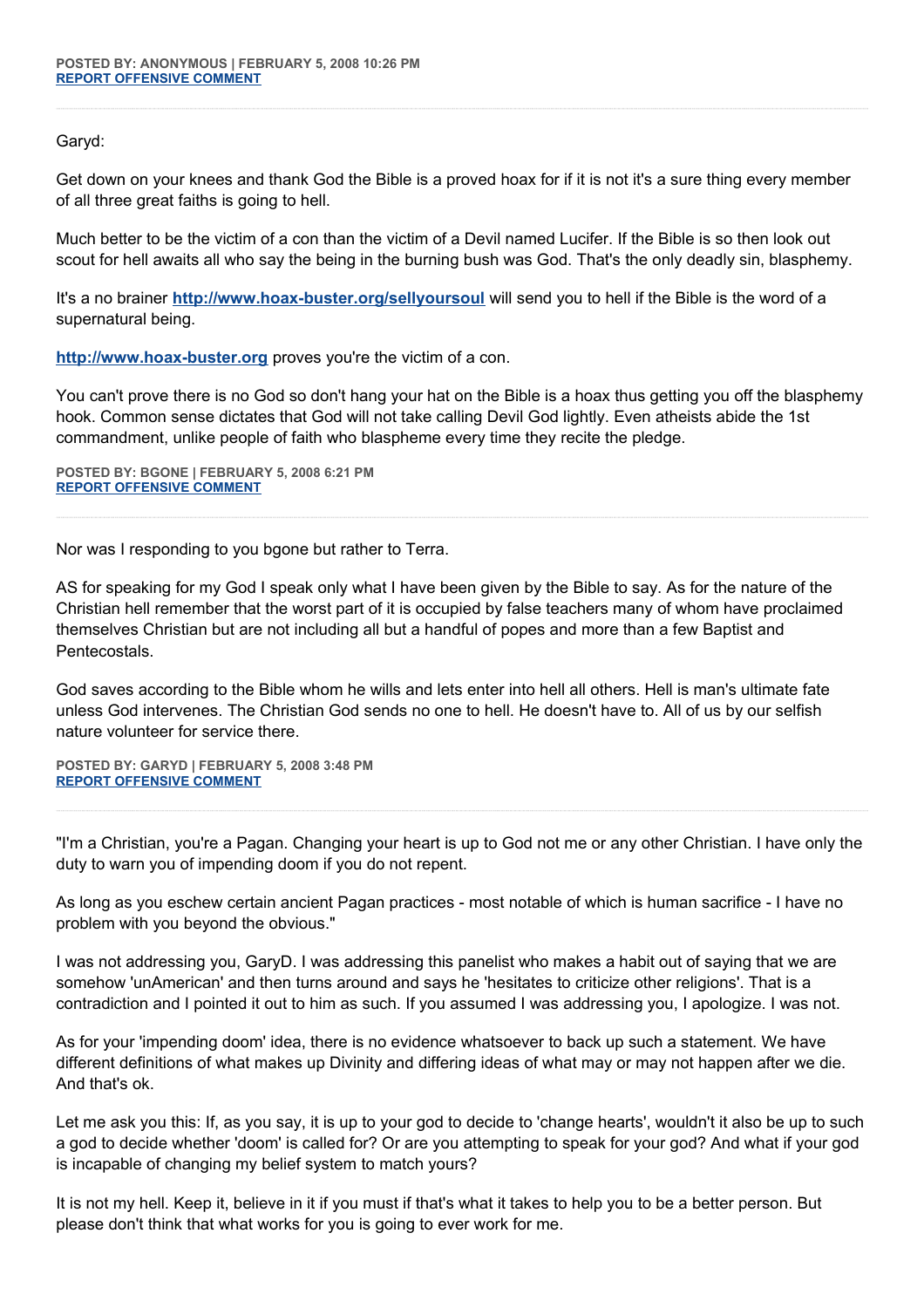I don't need anyone's threat of hell to make me be a better person. I try to be better because I see the result right here- that it's the right thing to do. When I do well, good things come to me and I'm extraordinarily blessed to have the life I do. I try to be better because when I screw up, and I do because I'm human, my gods and goddesses kick my ass. Right in the here and now.

I give the divine enough credit to be able to appreciate the differences in and among all people. I seriously doubt a divine creator would create all these wonderful differences in people, allow them to have different experiences that leads them to find their own faith and then expect them to homogenize themselves.

And seeing as how we only have the writings of history's victors to go on about beliefs that were not their own, it is entirely possible that some things were created to give the impression that these were people to be afraid of because they were different.

In those cases where there may be more than just written evidence that some sort of sacrifice was involved it's our duty to study the context in which that happened and to understand the products of the times. It has nothing to do with modern day practice.

What you think of as some sort of 'obvious' is not at all clear to me.

Blessed be.

**POSTED BY: ANONYMOUS | FEBRUARY 5, 2008 12:39 PM [REPORT OFFENSIVE COMMENT](mailto:blogs@washingtonpost.com?subject=On%20Faith%20Panelists%20Blog%20%20%7C%20%20Anonymous%20%20%7C%20%20Hesitance%20against%20Violence%20%20%7C%20%202364684&body=%0D%0D%0D%0D%0D================%0D?__mode=view%26_type=comment%26id=2364684%26blog_id=618)**

Rev Willis:

When you say religion is at the heart of culture you bring something to mind, those cultures done in the laboratory to determine just what the disease is. Maybe religion is some kind of social disease that suppresses free speech and sends people to early graves? Calvin too burned people at the stake.

Was that really God in the burning bush? Did Muhammad really have sessions with supernatural beings? How about Joe Smith? He wouldn't lie about something as important as visits from God's angels would he?

We must not call them liars else we tempt the wrath of God's representatives, put to death for what we say like that poor lad. Are we allowed to even notice that there is no way to determine if a vision is from God and not from Devil?

Faith in what? That is the question that begs an answer. Can we not determine that, what beings those holy ones had conversations with by the actions of IT's representatives?

This is one nation under God? If so then God must be in favor of free speech. And that free speech must include the freedom to question just which supernatural being IT was spoken to by those who claimed to have spoken to God or God's man.

It's not a sin to wonder if that was Lucifer in the burning bush is it? I mean, I'm not sinning when I say have a look at**<http://www.hoax-buster.org/sellyoursoul>** am I?

What do you suppose a group of 5th graders would say if they had that side of the story as well as the standard interpretation -faith that was God and never even mention the other possibility?

**POSTED BY: BGONE | FEBRUARY 5, 2008 11:21 AM [REPORT OFFENSIVE COMMENT](mailto:blogs@washingtonpost.com?subject=On%20Faith%20Panelists%20Blog%20%20%7C%20%20BGone%20%20%7C%20%20Hesitance%20against%20Violence%20%20%7C%20%202364129&body=%0D%0D%0D%0D%0D================%0D?__mode=view%26_type=comment%26id=2364129%26blog_id=618)**

I'm a Christian, you're a Pagan. Changing your heart is up to God not me or any other Christian. I have only the duty to warn you of impending doom if you do not repent.

As long as you eschew certain ancient Pagan practices - most notable of which is human sacrifice - I have no problem with you beyond the obvious.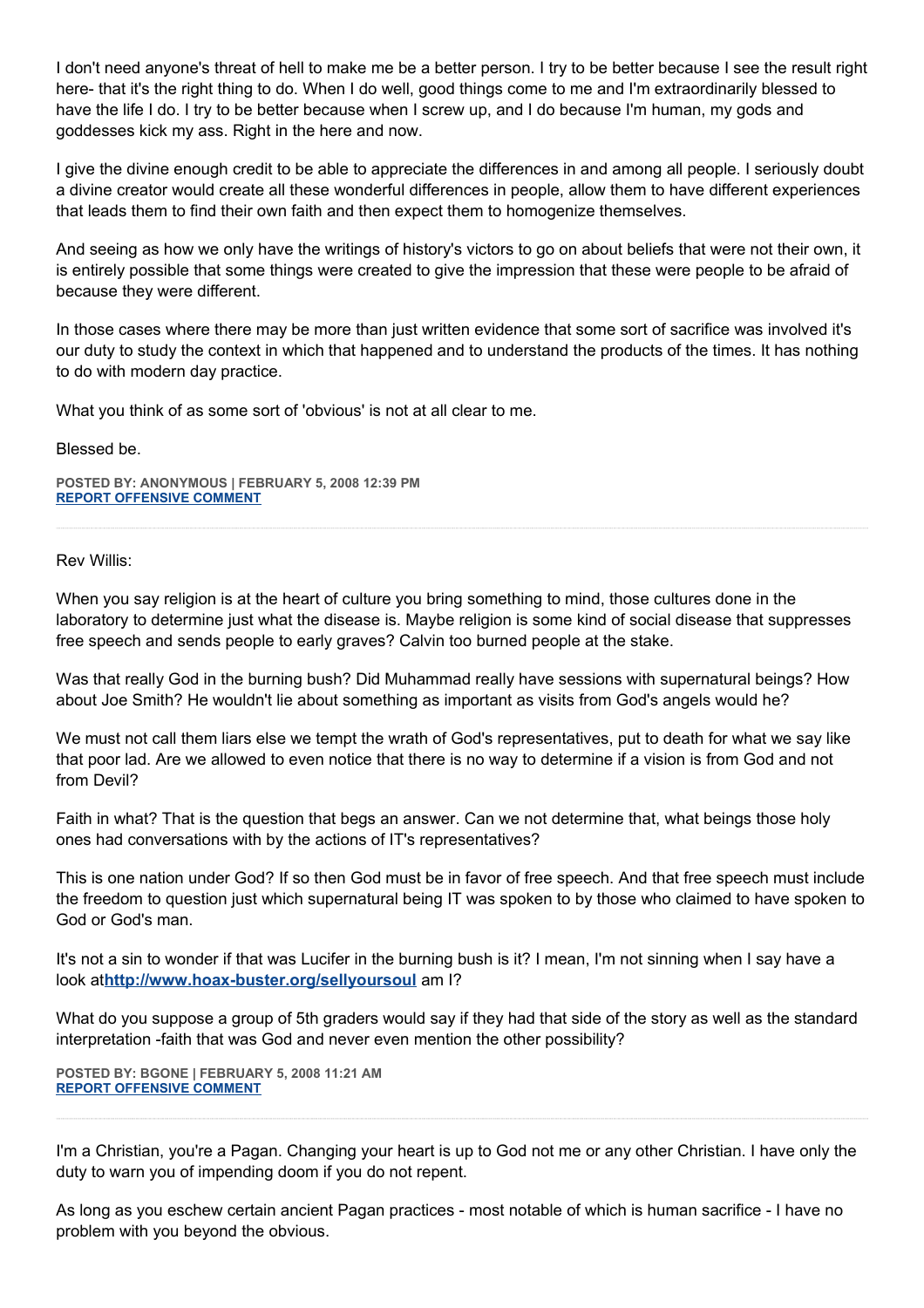I find it absolutely untrue when you say that you 'hesitate' to criticize other religions, yet when it comes to denigrating one who lives as a Pagan, all bets are off.

Which is why you are not qualified to be a teacher of any other belief system other than your own.

**POSTED BY: ANONYMOUS | FEBRUARY 4, 2008 7:53 PM [REPORT OFFENSIVE COMMENT](mailto:blogs@washingtonpost.com?subject=On%20Faith%20Panelists%20Blog%20%20%7C%20%20Anonymous%20%20%7C%20%20Hesitance%20against%20Violence%20%20%7C%20%202358213&body=%0D%0D%0D%0D%0D================%0D?__mode=view%26_type=comment%26id=2358213%26blog_id=618)**

Angela,

You say man made religion doesn't work...what is your's?

From what I see of your words...your religion is what you view as correct, it is what you have been taught by man.

I follow a religion that, though I admit is what works for me, but I can not say that it is anything but man made. No God or Goddess spoke to me with booming words and sound effects, I do hear a inner voice; though we do have words handed down from antiquity, are they the words of our Goddess? I have no idea, but they certainly effect me, they ring true to me. And personally I don't care if they were writ by Gardner or Demeter...they work.

Why do you care about what others believe? my Mother used to say, that "if you are living your life as throughly as you can, you wouldn't have time to worry about what others are doing."

terra

**POSTED BY: TERRA GAZELLE | FEBRUARY 4, 2008 7:22 PM [REPORT OFFENSIVE COMMENT](mailto:blogs@washingtonpost.com?subject=On%20Faith%20Panelists%20Blog%20%20%7C%20%20Terra%20Gazelle%20%20%7C%20%20Hesitance%20against%20Violence%20%20%7C%20%202358032&body=%0D%0D%0D%0D%0D================%0D?__mode=view%26_type=comment%26id=2358032%26blog_id=618)**

To: ceflynline@msn.com:

When I read your post, I was astonished. Man-made religion never works and that includes Catholicism. No where in the bible does it speak about pergatory nor that good works get you into heaven, nor baptism. Only rebirth. Seeing your sinful nature in the presence of a Holy, Righteous, Loving and Just God. Also, The Pope, even though well respected cannot forgive sins. There is no clearer version of what being a "Christian" really is except through the world of God. Also, how can you claim that Christians that study God's word the way it is in the bible distort the bible. Over and over again, the Bible is clear that our good works do not get us in heaven. Also, WWJD is not hateful: it's totally biblical. We need to be clear that all relgious people have distorted God's word as we don't see ourselves clearly in the presence of the God's Holiness. Jesus Christ did not think religious people understood. Religion without spirit-led power is a form of godliness, i.e., piety, outward goodness. Also, the "The Way of the Master" WWJD teaching, is clearly biblical but of course, we want to make ourselves righteous in our own eyes and that teaching is quite convicting. If we read God's word not listen to regigious men who have no more power than mere men and we all need to understand that the teaching of WWJD is the only chance we can see ourselves clearly as sinful and wicked, rebellious creatures of God before we come to Christ (not in good works; faith, obedience, His way; not our way) Worldly sorrow only sends people to HELL. Godly sorrow brings forth repentance which leads to salvation and the only way to HEAVEN...We received the name: Christians as the definition as a "follower of Christ" not MAN. Also, no pope, no prophet can make you holy. Lastly without holiness, no man shall see the Lord.

**POSTED BY: ANGELA | FEBRUARY 4, 2008 10:59 AM [REPORT OFFENSIVE COMMENT](mailto:blogs@washingtonpost.com?subject=On%20Faith%20Panelists%20Blog%20%20%7C%20%20Angela%20%20%7C%20%20Hesitance%20against%20Violence%20%20%7C%20%202354394&body=%0D%0D%0D%0D%0D================%0D?__mode=view%26_type=comment%26id=2354394%26blog_id=618)**

And the Anglican Church is still resisting the repeal of Britain's Blasphemy Law:

News Brief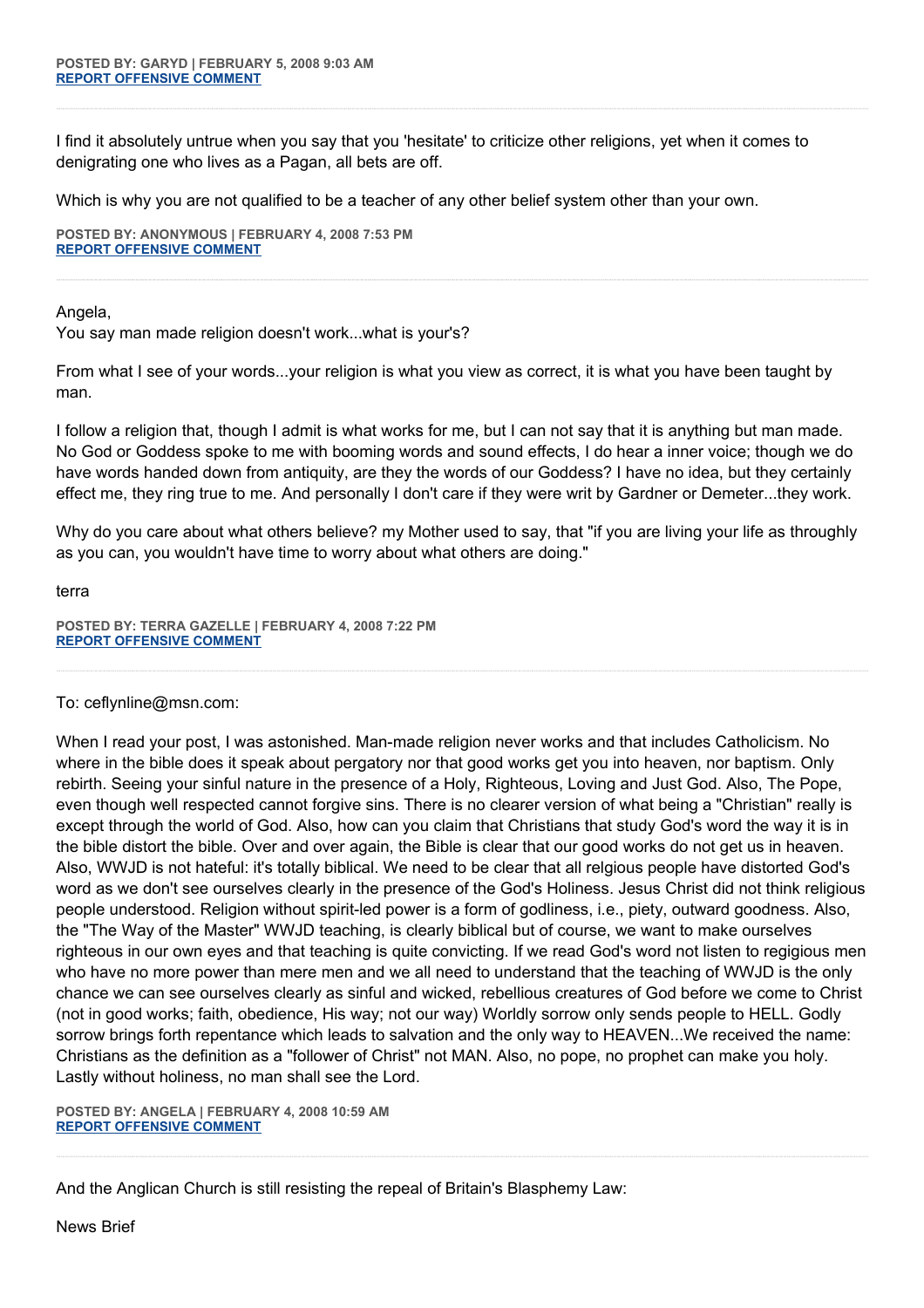Churches consulted as abolition of blasphemy law takes a step forward

By staff writers

10 Jan 2008

The Prime Minister's office has said that it will consult Britain's churches over the scrapping of the country's blasphemy laws, after the principled need to do so was strengthened by a tabled amendment in the House of Commons.

Downing Street's intervention came ahead of a parliamentary vote yesterday which would almost certainly have seen backbenchers demanding the repeal of legislation now regarded by most as archaic and unjust.

Opponents of the offences of blasphemy and blasphemous libel, designed to protect the Established Church in particular, and which criminalise the "scurrilous vilification" of Christianity, include MPs, civil rights campaigners led by Liberty, senior church figures (including the retired Bishop of Oxford, Lord Harries, and the former Archbishop of Canterbury Lord Carey), the British Humanist Association, satirists Ricky Gervais and Rowan Atkinson, writers and journalists including Philip Pullman, the National Secular Society, the Christian think-tank Ekklesia and others of all faiths and none.

Dr Evan Harris, the Liberal Democrat MP whose amendment to the Criminal Justice and Immigration bill provoked the government move, welcomed the concession.

He declared: "As a result of the government's acceptance of the need to repeal ... Britain will no longer have an ... illiberal blasphemy offence and will be in a far better position to ensure respect for human rights in countries like Sudan, Pakistan and elsewhere."

Ekklesia has pointed out that there are strong religious as well as secular arguments against blasphemy laws. Jesus himself was arraigned, tried and executed on a charge of blasphemy, and the notion of a transcendent God needing human protection is both theologically incoherent and itself blasphemous in many traditions.

\*\*\*\* NOTE THIS:

However Don Horrocks of the Evangelical Alliance says that repeal would signal that protecting Jesus, God and the Bible was no longer regarded as so important within society.

\*\*\*\*\*\*\*\*\*\*\*\*\*\*\*\*\*\*\*\*\*\*\*\*\*\*\*\*\*\*\*\*\*\*\*\*\*\*\*\*\*\*\*\*\*\*\*\*\*

Keith Vaz MP, chair of the House of Commons Home Affairs Select Committee, and a member of the Christian Socialist Movement, said the government had faced defeat yesterday.

"It is a pretty arcane law," he declared. "It is old and unnecessary, and it does need to be modernised. What they need to do is bring that forward as quickly as possible."

A major role in getting blasphemy laws close to abolition has inadvertently been played by Stephen Green of the pressure group Christian Voice, whose campaign against 'Jerry Springer - The Opera' has encouraged free speech campaigners to give greater priority to the issue.

The Prime Minister does "fully understand" the case made for abolition, a Downing Street spokesperson said.

He added: "However, we do believe it is necessary to consult with the churches, particularly the Anglican church, before coming to a final decision, and that's what we are doing. Subsequent to that, we will consider moving amendments in the House of Lords."

The Church of England seems to have reluctantly acknowledged that abolition is inevitable, urging "caution" in proceeding. "We are open to the possibility of a review," said a spokesperson.

The government had originally indicated that blasphemy laws would be repealed in the light of the Religious and Racial Hatred Act, but had then failed to act further, pushing the matter into the lap of campaigners and backbenchers.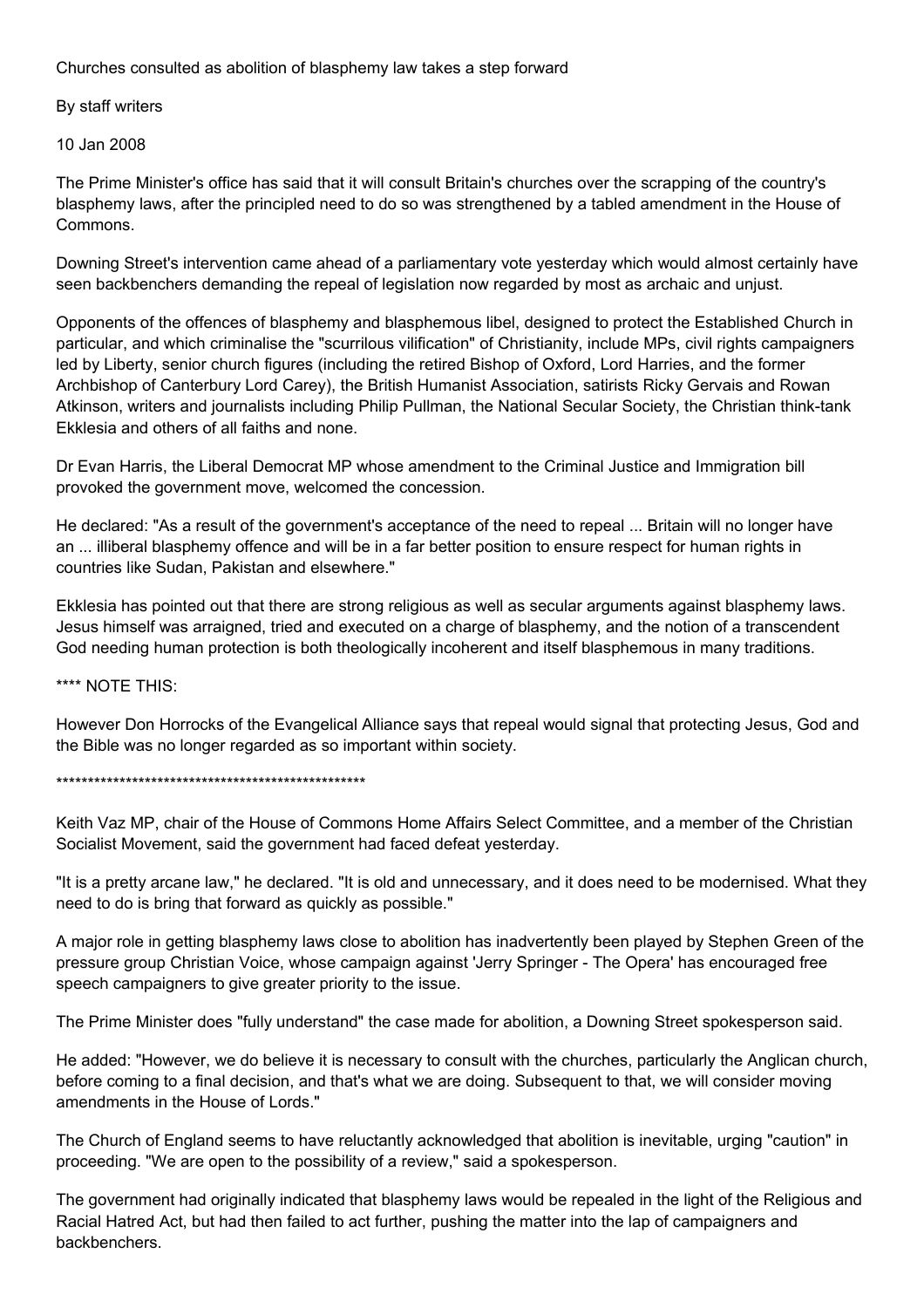## See: **<http://www.ekklesia.co.uk/node/6554>**

**POSTED BY: NORRIE HOYT | FEBRUARY 4, 2008 10:25 AM [REPORT OFFENSIVE COMMENT](mailto:blogs@washingtonpost.com?subject=On%20Faith%20Panelists%20Blog%20%20%7C%20%20Norrie%20Hoyt%20%20%7C%20%20Hesitance%20against%20Violence%20%20%7C%20%202354155&body=%0D%0D%0D%0D%0D================%0D?__mode=view%26_type=comment%26id=2354155%26blog_id=618)**

## Also:

"Thomas Aikenhead (baptised March 28, 1676-January 8, 1697), a young Edinburgh medical student who allegedly railed against the Holy Trinity, was judicially hanged for his offence on January 8, 1697. His execution, which raised considerable concern, was the last execution for blasphemy in Britain."

See:

**<http://www25.uua.org/uuhs/duub/articles/thomasaikenhead.html>**

**POSTED BY: NORRIE HOYT | FEBRUARY 4, 2008 9:37 AM [REPORT OFFENSIVE COMMENT](mailto:blogs@washingtonpost.com?subject=On%20Faith%20Panelists%20Blog%20%20%7C%20%20Norrie%20Hoyt%20%20%7C%20%20Hesitance%20against%20Violence%20%20%7C%20%202353828&body=%0D%0D%0D%0D%0D================%0D?__mode=view%26_type=comment%26id=2353828%26blog_id=618)**

"In orthodox Christianity, Jesus is God (as well as man) and nobody gets killed for blaspheming him or for departing from him into another religion."

They used to be:

"It is widely reported that the last person to be burned alive at the stake on orders from Rome was Giordano Bruno, executed in 1600 for a collection of heretical beliefs including Copernicanism and (probably more important) an unlimited universe with innumerable inhabited worlds. The last case of an execution at an auto de fe by the Spanish Inquisition was a schoolmaster, Cayetano Ripoll, executed in Spain July 26, 1826."

See:

**[http://www.important.ca/christian\\_orthodoxy\\_and\\_heresy.html](http://www.important.ca/christian_orthodoxy_and_heresy.html)**

**POSTED BY: NORRIE HOYT | FEBRUARY 4, 2008 9:31 AM [REPORT OFFENSIVE COMMENT](mailto:blogs@washingtonpost.com?subject=On%20Faith%20Panelists%20Blog%20%20%7C%20%20Norrie%20Hoyt%20%20%7C%20%20Hesitance%20against%20Violence%20%20%7C%20%202353811&body=%0D%0D%0D%0D%0D================%0D?__mode=view%26_type=comment%26id=2353811%26blog_id=618)**

In order to decide what a "religion" is, and teaches, we need to determine if there is an authority to whom we can look to get an answer to htat question. The Catholic Church has the pope, who may infallibly state what the Church is or is not (mostly in the negative form.). Eastern Orthodox Christianity has no particular individual to speak for it, but its various Patriarchs and Metropolitans have some such authority. Beyond that, when Luther rejected the authority of the Pope, he rejected all authority, including his own. We may ask the Pope what it means to be Catholic, and poll the Patriarchs to find out what it means to be Orthodox. Beyond that being Christian is whatever any one claiming to be a Christian teacher says it is. Yesterday, a particularly hate filled man claiming to be a Baptist Minister spread HIS VERSION of Christianity at the funeral of Mary Lauterbach. It should be noted that no one claiming to be a Baptist authority took the trouble to contradict him, and not one WWJD practitioner spoke out to defend his savior. One must assume, on the principle that silence gives assent, that Christians, Baptists, and WWJDers accept that the Reverend Phelps does speak for them.

Islam has the same problem. While there are Muslim clerics, mullahs, and ayatollahs who claim some authority to interpret Koran, anyone who can attract a following and claim to teach the Koran can be a mullah. Because of that, until Islam begins to take control of itself, Islam is whatever any Muslim, mullah, Mahdi, or other leader says it is. It is everything that everybody who claims to be Muslim says it is, including Elijah Muhommed and his successors.

That means that Islam IS what Osama bin Laden says it is, and what any authority who decides that a twenty year old woman who refuses to marry her cousin is an adulterer and can be stoned to death... Until some authority imposes order on Islam, Islam is most definitely a religion where women are property, terrorism is acceptable against infidels, and infidels are liable to all of Sharia, including Infidel Westerners in secular states.